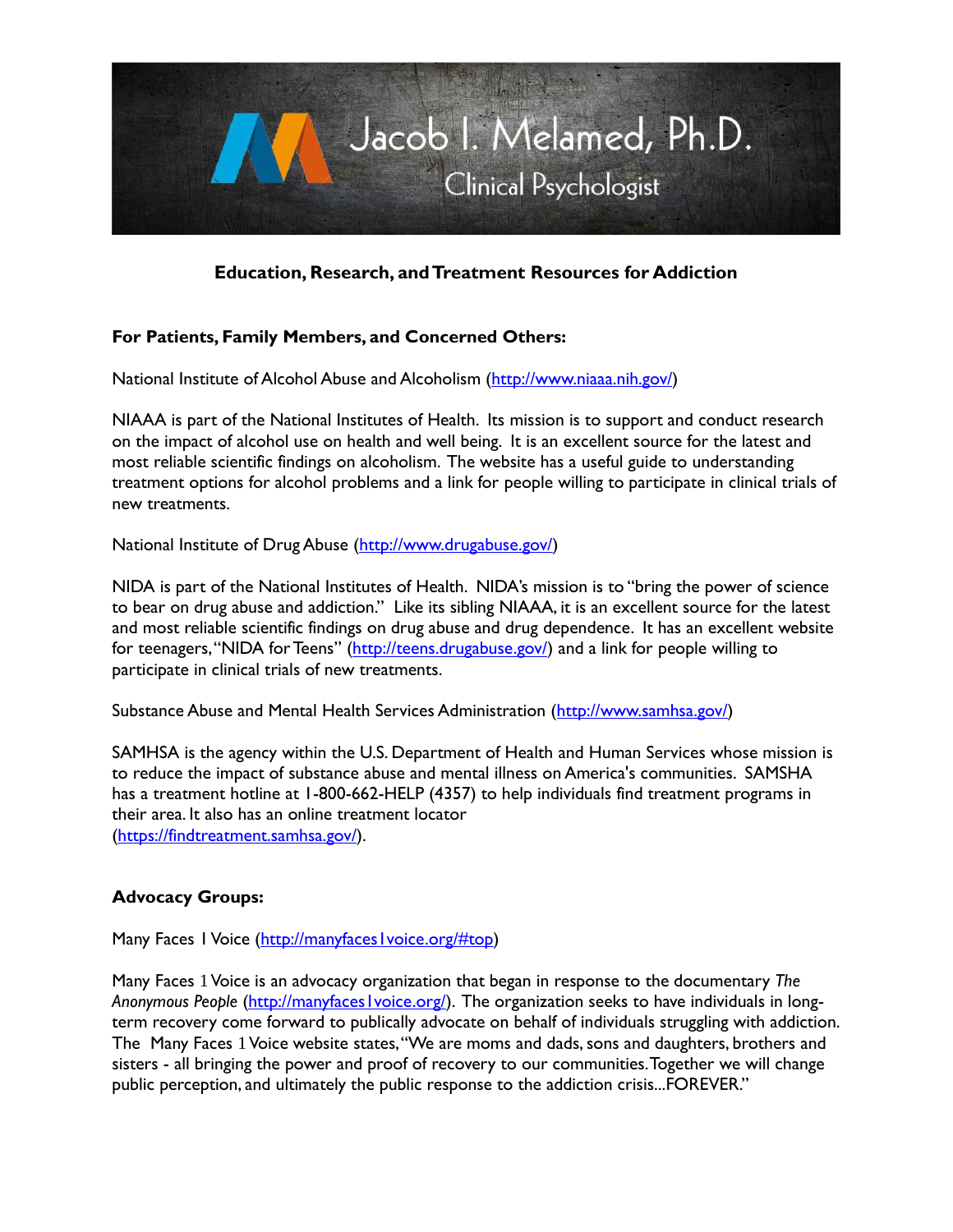National Council on Alcoholism and Drug Dependence [\(https://ncadd.org/\)](https://ncadd.org/)

NCADD advocates for the recognition of addiction as a public health problem and therefore a public responsibility. NCADD works to dispel the myths and stigma surrounding addiction and "strongly believes that addicts can be helped and are worth helping."

National Council on Alcoholism and Drug Dependence-Maryland [\(https://www.ncaddmaryland.org/\)](https://www.ncaddmaryland.org/)

NCADD-MD is an excellent resource for finding public sector services in the community. NCADD-MD advocates for individuals affected by addictions, to insure access to treatment, and the resources necessary for recovery.

### **Self-Help Groups - 12 Step:**

Alcoholics Anonymous [\(http://www.aa.org/\)](http://www.aa.org/)

This is the official website of AA and the official source for information about AA. According to the website, "Alcoholics Anonymous is an international fellowship of men and women who have had a drinking problem. It is nonprofessional, self-supporting, multiracial, apolitical, and available almost everywhere. There are no age or education requirements. Membership is open to anyone who wants to do something about his or her drinking problem." It is based on the 12 Steps of Alcoholics Anonymous.

Alcoholics Anonymous-Washington Area Intergroup Association [\(http://www.aa-dc.org/\)](http://www.aa-dc.org/)

WAIA provides an online directory of AA meetings in the Washington metro area. It staffs the AA telephones, publishes the *Where and When* guides to AA meetings, and brings AA meetings to hospitals and other institutions.

Narcotics Anonymous [\(https://www.na.org/\)](https://www.na.org/)

This is the official website of NA and the official source of information about NA. NA is a 12 Step program adapted from AA. According to the website, "NA is a nonprofit fellowship or society of men and women for whom drugs had become a major problem. We are recovering addicts who meet regularly to help each other stay clean."

Narcotics Anonymous-Chesapeake and Potomac Region [\(http://www.cprna.org/\)](http://www.cprna.org/)

NA-C&PR provides an online directory of NA meetings in the Washington metro area and information about NA.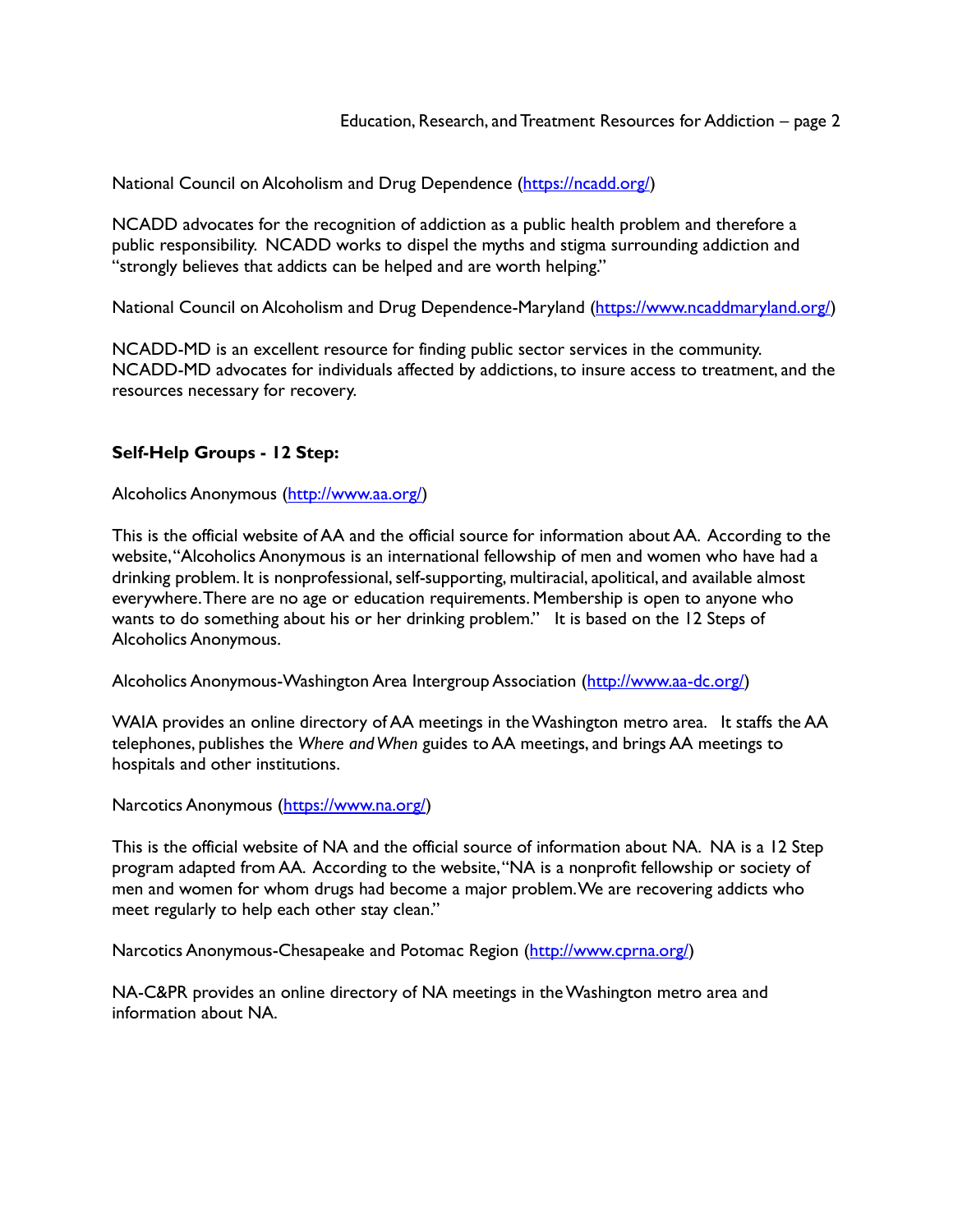### Marijuana Anonymous [\(https://www.marijuana-anonymous.org/\)](https://www.marijuana-anonymous.org/)

This is the official website of MA and the official source of information about MA. MA is a 12 Step program adapted from AA. According to the website, "Marijuana Anonymous is a fellowship of men and women who share our experience, strength, and hope with each other that we may solve our common problem and help others to recover from marijuana addiction. The only requirement for membership is a desire to stop using marijuana. There are no dues or fees for membership. We are self-supporting through our own contributions. MA is not affiliated with any religious or secular institution or organization and has no opinion on any outside controversies or causes."

#### Cocaine Anonymous [\(http://www.ca.org/\)](http://www.ca.org/)

This is the official website of CA and the official source of information about CA. It has links to local meetings. CA is a 12 Step program adapted from AA. According to the website, "Cocaine Anonymous is a fellowship of men and women who share their experience, strength and hope with each other that they may solve their common problem and help others to recover from their addiction. The only requirement for membership is a desire to stop using cocaine and all other mind-altering substances. There are no dues or fees for membership; we are fully self- supporting through our own contributions. We are not allied with any sect, denomination, politics, organization, or institution."

#### Crystal Meth Anonymous [\(http://www.crystalmeth.org/\)](http://www.crystalmeth.org/)

This is the official website of CMA and the official source of information about CMA. CMA is a 12 Step program adapted from AA. According to the website, "Crystal Meth Anonymous is a fellowship of men and women for whom all drugs, specifically crystal meth, have become a problem. The only requirement for membership is a desire to stop using. There are no dues or membership lists. The fellowship that is Crystal Meth Anonymous is a new way of life without Crystal Meth. Crystal Meth Anonymous advocates a twelve step recovery program for spiritual development, no matter what our religious belief or background. "

District of Columbia Crystal Meth Anonymous Intergroup [\(http://www.dccma.com/work/#about\)](http://www.dccma.com/work/%23about)

DCCMA provides an online listing of CMA meetings in the Washington metro area and is a source for official CMA literature.